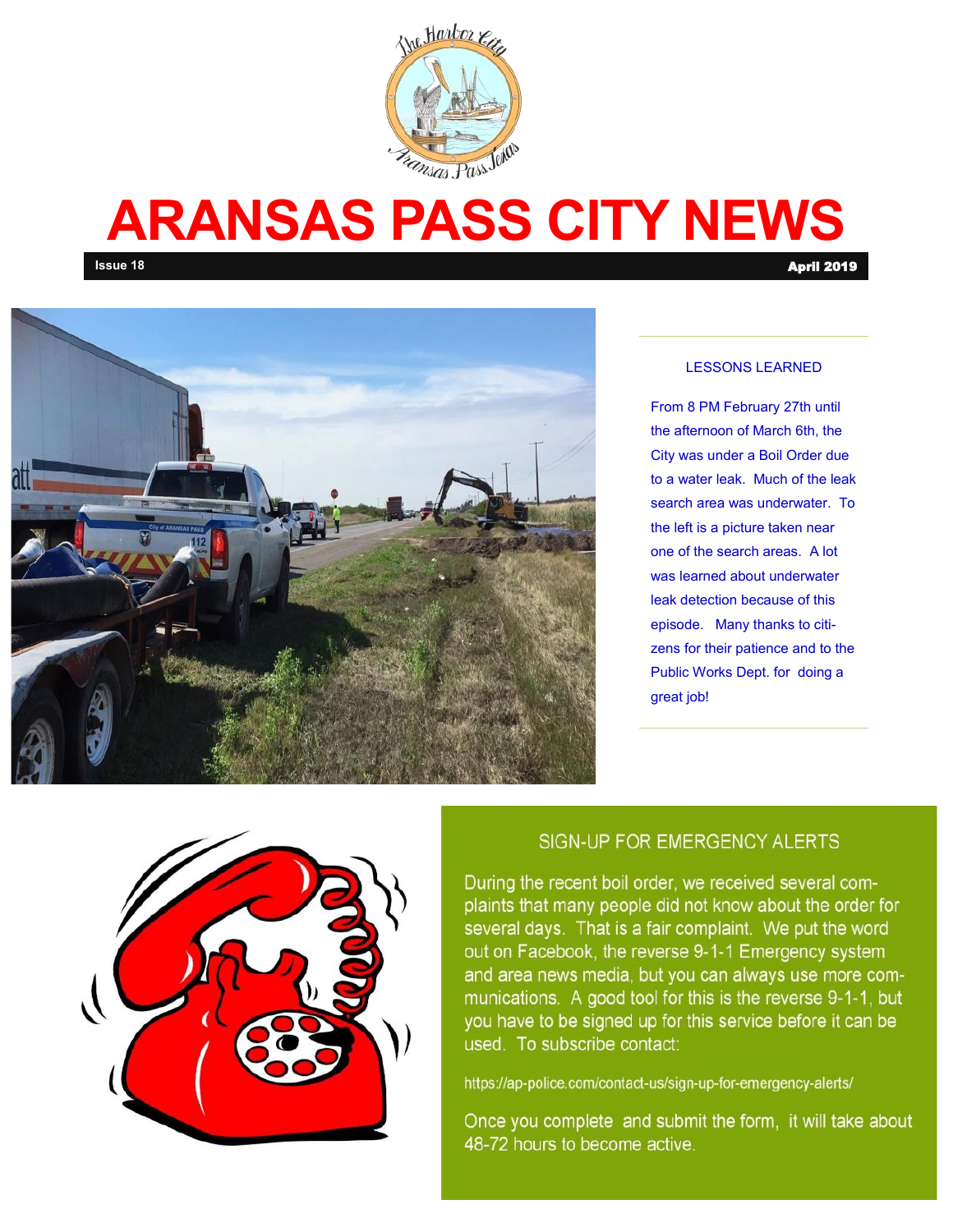

#### **LOCAL ANNEXATION IS PLANNED TO PROTECT A.P. AGAINST CORPUS CHRISTI'S MASSIVE ANNEXATION PLAN**

(Mayor Gomez To Lobby legislature against Corpus Annexation)

The City of Aransas Pass intends to annex 1,842.42 acres North of town and within our current Extraterritorial Jurisdiction (ETJ). This proposed annexation is necessary in order to protect Aransas Pass against a massive 1,500 acre annexation plus another 5,700 acre annexation that extends into San Patricio County. If given final approval, the Corpus annexation and/or its ETJ will nearly surround Aransas Pass. State Representative J.M. Lozano has introduced legislation that would prevent the Corpus Christi annexation from occurring. But it is not known if the Lozano bill will be able to be approved before May 21st, which is the date for final approval of the Corpus Christi annexations. Mayor Ram Gomez, and officials from other San Patricio County cities, are in Austin April 1st and 2nd lobbying for the Lozano bill. There is a companion bill in the Texas Senate. The first public hearing for the Aransas Pass proposed annexation is April 30th. The second hearing is set for May 1st.

#### **MAY 4TH ELECTION APPROACHING**

 $\overline{\phantom{a}}$  , where  $\overline{\phantom{a}}$  , where  $\overline{\phantom{a}}$  , where  $\overline{\phantom{a}}$ 

EARLY VOTING BEGINS IN APRIL

City Council seats and the Mayoral contest will be decided at the Mayor 4th municipal election. Also, there is a proposition on the ballot asking voters if they wish to continue the Crime Control 1/2 cent sales tax for another 10 years. Early voting for these issues is set for April 22nd until April 30th.

### **HARRISON BLVD MEDIAN REN-OVATION COMPLETE THANKS TO KAPB**

Keep Aransas Pass Beautiful (KAPB) is responsible for completing the renovation of Harrison Blvd from Goodnight to Commercial. Large palm trees and other work have been added. They compliment the upper portion of Harrison, which was done by TxDot. Pictured below is the City Fire Department watering the newly planted palms on Harrison.



#### **LARGE CITYWIDE CLEAN-UP SET FOR APRIL 27TH.**

**\_\_\_\_\_\_\_\_\_\_\_\_**

(Volunteers Needed)

If you want to be involved with a large citywide clean-up on April 27th contact the City Manager's office. Lunch will be served. More details later.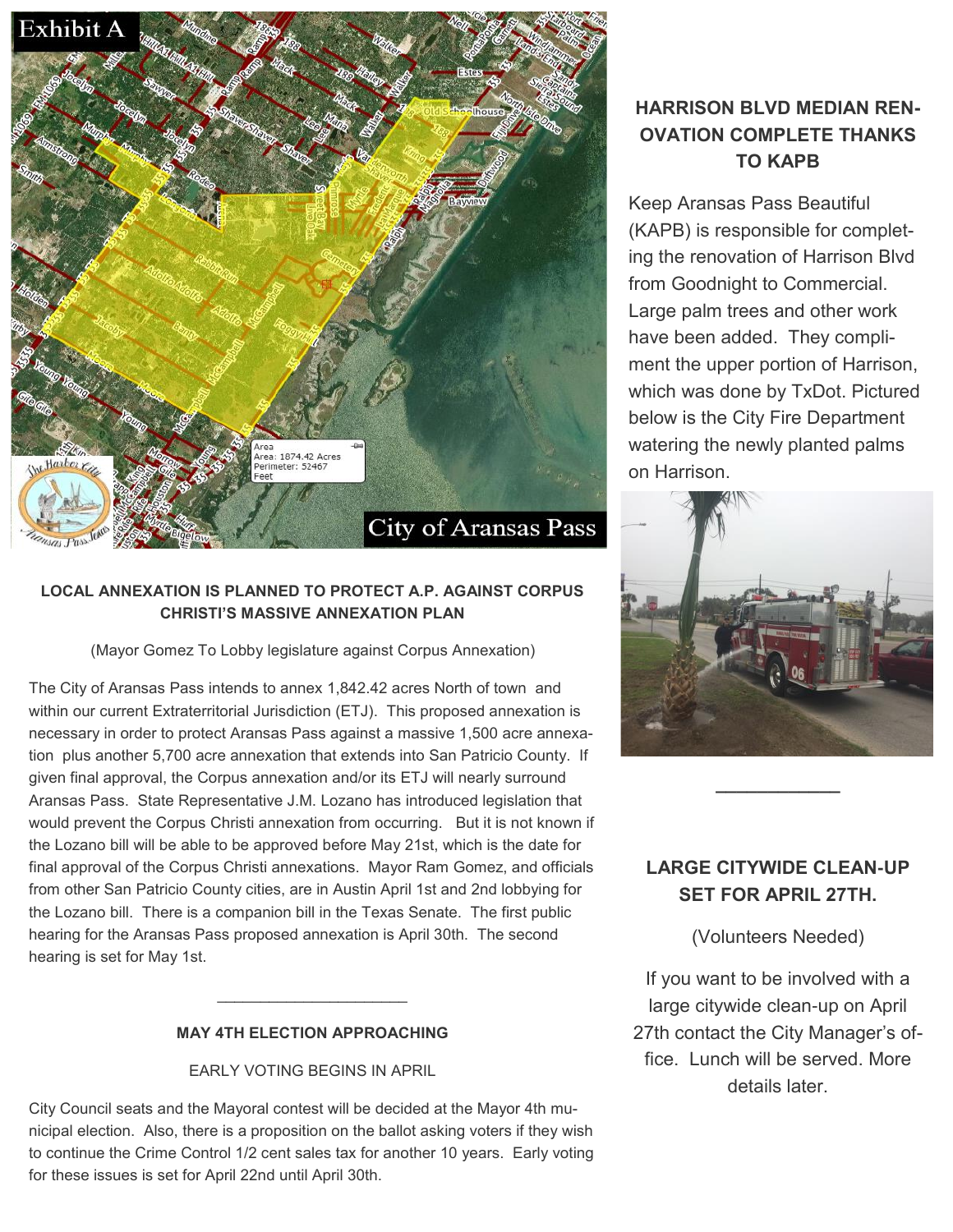#### **LIONS CLUB GRANT DOLLARS BEING PUT TO USE**

Shown below is a picture of workers adding improvements to the fish cleaning station on the pier at Conn Brown Harbor thanks to the Lion's Club. The Lions are responsible for thousands of dollars worth of improvements at Harbor Point Park at Conn Brown Harbor and at City ballfields.





#### **CITY'S DEMOLITIONS MOVING FORWARD RAPIDLY**

The red pins shown on the above map are the location of the 37 structures that have been demolished since late 2018 and up until March 19th of this year. Under the direction of the municipal Attorney and the City Building Department, the City has been systematically reviewing structures in need of demolition. A legal process is then followed in order to prepare the buildings for demolition. A well thought out demolition plan is an important plank in the City's clean-up effort. Below is a picture of what use to be Pepitos, a former restaurant on North Commercial and one of the buildings that is now demolished.